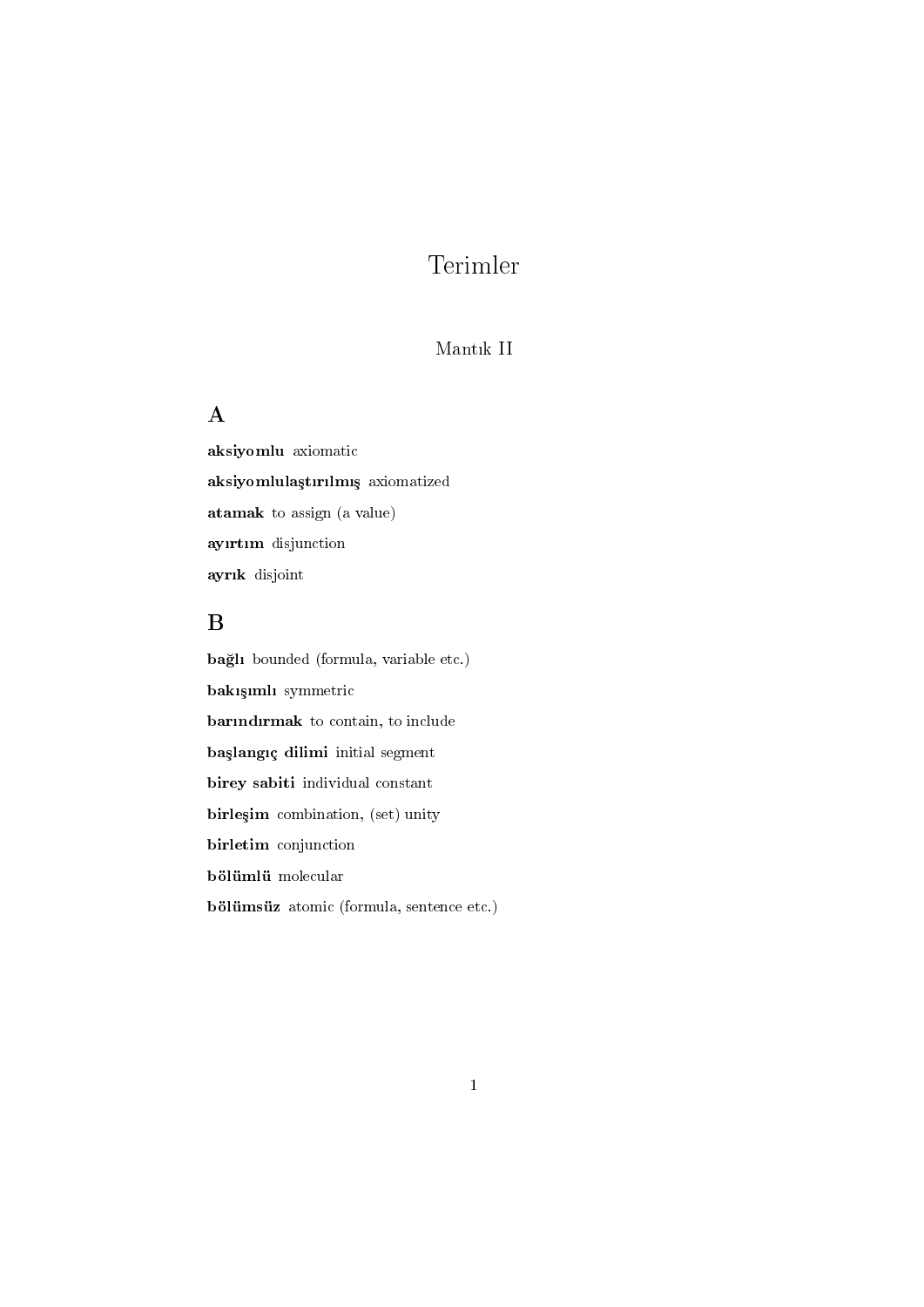### D

değiştirim substitution denk equivalent deyimleştirmek to formulate dizge calculus do§ruluk truth do§ruluk fonksiyonlu truth-functional doğruluk değeri ataması truth-value assignment do§rusaym assumption

#### E

eksiksizlik completeness eşyapılılık isomorphism

#### G

gerçeklemek to satisfy götürüm mapping güzaf trivial güzaflık triviality

#### H

hususi fonksiyon characteristic function

## İ

içerim implication içermek to imply ifade expression ise, ve ancak böyleyse if and only if (iff) işlenik argument (of a function)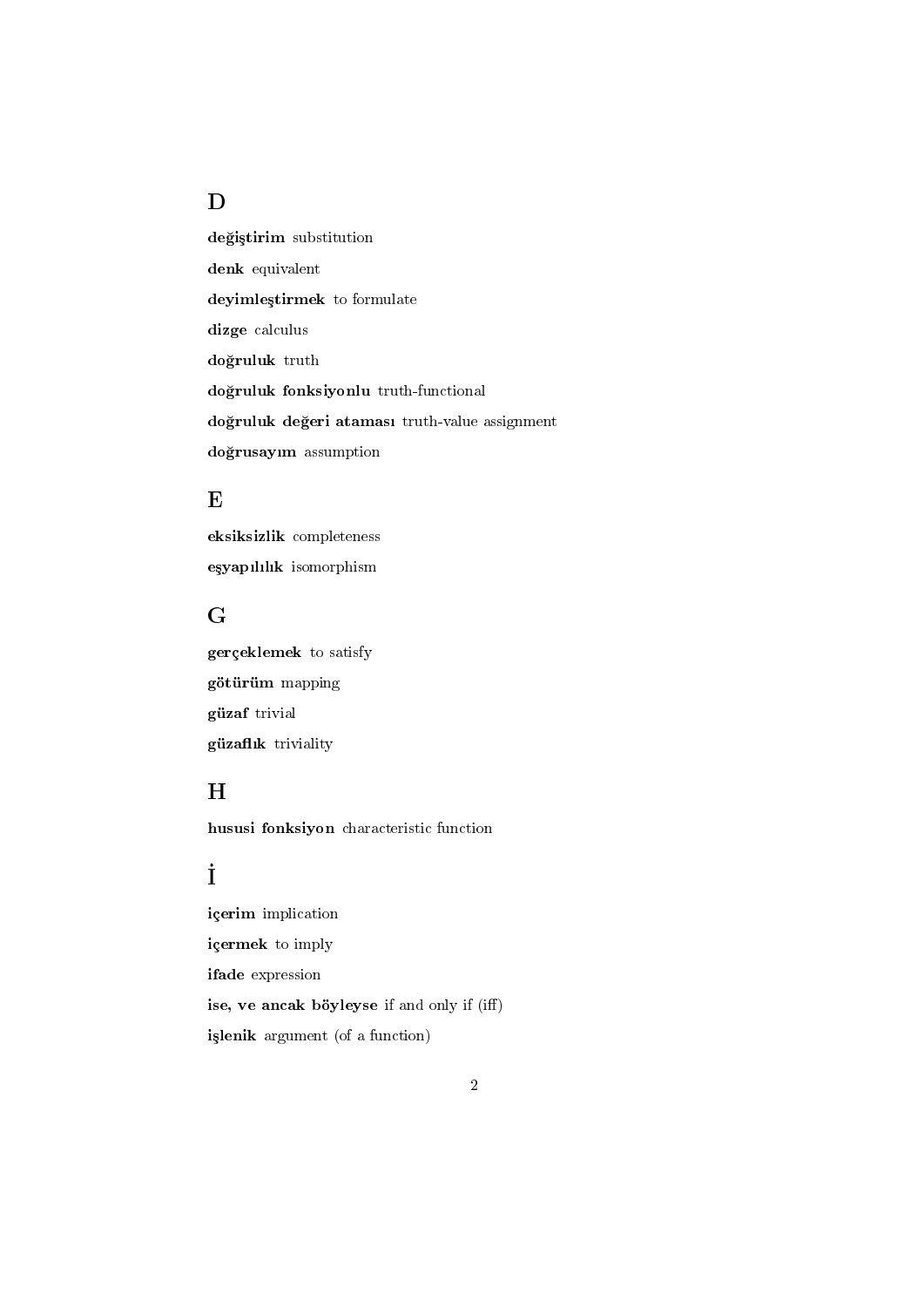#### K

kabul assumption kalkülüs calculus kapsamak to include, to contain karar verilebilirlik decidability kaynak cümle basis clause kuram theory

#### M

mukabil analogue

#### N

n-inci nth n'li n-ary

# Ö

ö§e element önermeler dizgesi sentential calculus, propositional calculus örnekleme instance (of a schema) örneklemek to instantiate

#### S

sağlamlık soundness sav thesis sıkılık compactness sonlu ağaç finite tree sonuç consequence